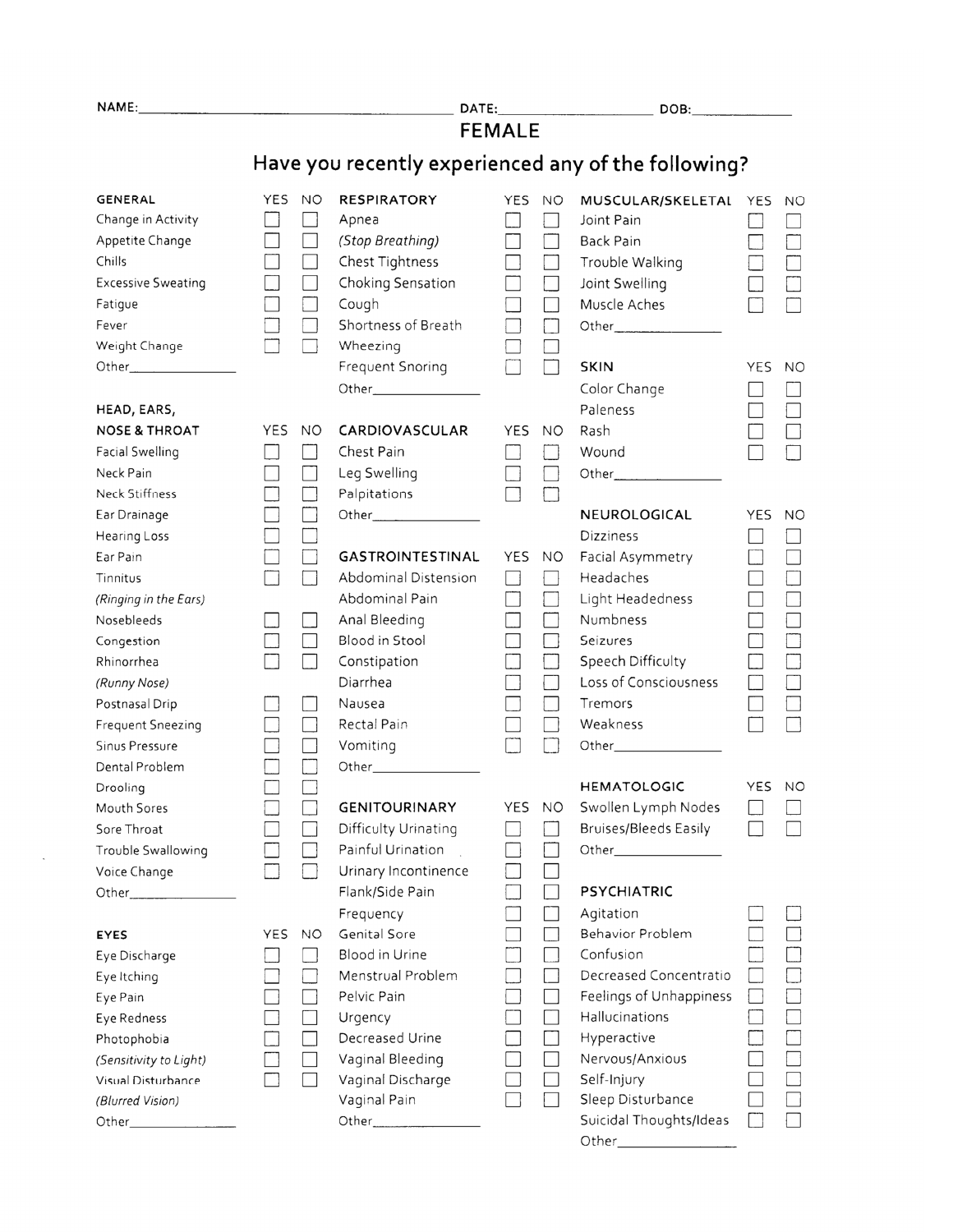**REGISTRATION FORM** Today's Date\_\_\_\_\_\_\_\_\_\_\_\_\_\_\_\_\_ JOHN M. STAFFORD, M.D. & ASSOCIATES, P.C.

| PATIENT NAME                                                                                                              |  |                                |       |                  |     |  |
|---------------------------------------------------------------------------------------------------------------------------|--|--------------------------------|-------|------------------|-----|--|
| LAST                                                                                                                      |  | <b>FIRST</b><br>Middle Initial |       |                  |     |  |
| <b>STREET</b>                                                                                                             |  | APT#<br><b>CITY</b>            |       | <b>STATE</b>     | ZIP |  |
|                                                                                                                           |  |                                |       |                  |     |  |
|                                                                                                                           |  |                                |       |                  |     |  |
|                                                                                                                           |  |                                |       |                  |     |  |
| Area Code<br>RACE                                                                                                         |  |                                |       |                  |     |  |
|                                                                                                                           |  |                                |       |                  |     |  |
|                                                                                                                           |  |                                |       |                  |     |  |
| SOCIAL SECURITY #______________________________                                                                           |  |                                |       | SEX M F (circle) |     |  |
|                                                                                                                           |  |                                |       | <b>STATE</b>     | ZIP |  |
|                                                                                                                           |  |                                |       |                  |     |  |
| <b>Job Status (circle)</b> Full Time Part Time Self Employed Retired Other                                                |  |                                |       |                  |     |  |
| <b>Company Size-# of Employees(circle)</b> 1-19<br>$100+$<br>20-99                                                        |  |                                |       |                  |     |  |
| <b>RESPONSIBLE FOR BILL (Guarantor or Subscriber) IF OTHER THAN SELF:</b><br>Must have Subscriber's SS# and Date of Birth |  |                                |       |                  |     |  |
| <b>NAME</b>                                                                                                               |  | <b>ADDRESS</b>                 |       | CITY STATE ZIP   |     |  |
|                                                                                                                           |  |                                |       |                  |     |  |
| EFFECTIVE DATE                                                                                                            |  |                                |       |                  |     |  |
|                                                                                                                           |  |                                |       |                  |     |  |
| <b>NAME</b>                                                                                                               |  | ADDRESS                        | C ITY | <b>STATE</b>     | ZIP |  |
| <b>Job Status (circle)</b> Full Time Part Time Self Employed Retired Other                                                |  |                                |       |                  |     |  |
| <b>Company Size # of Employees(circle)</b>                                                                                |  | $1 - 19$                       | 20-99 | $100+$           |     |  |
| I have had a chance to read & receive a copy of Dr. Stafford's "Notice of Privacy Practices & Blood Exposure Policy"      |  |                                |       |                  |     |  |
| Signature of patient or representative                                                                                    |  |                                |       | Date             |     |  |

#### **WE NEED TO COPY YOUR INSURANCE CARDS & DRIVER'S LICENSE**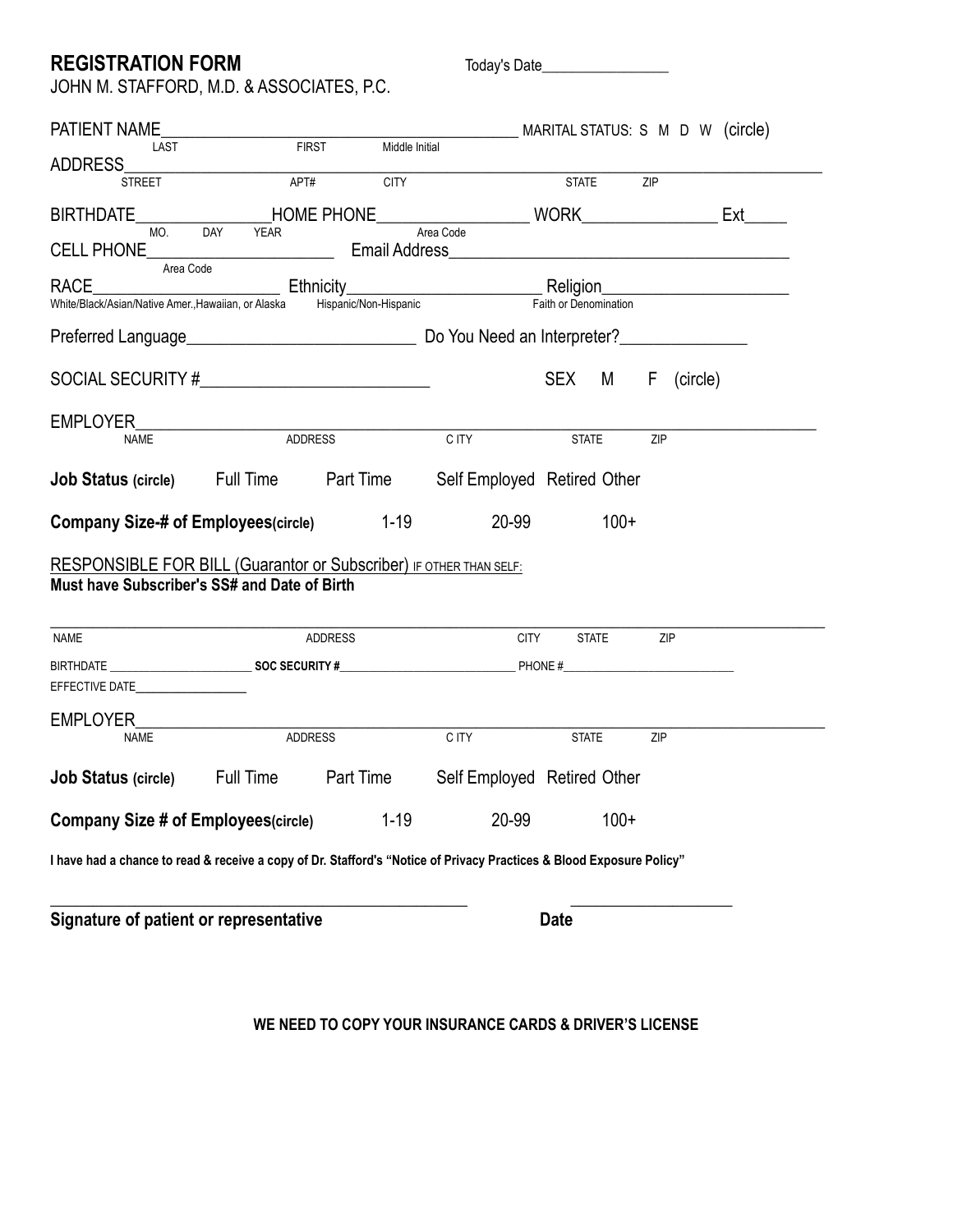

# John M. Stafford, MD & Associates PC **HIPAA Policy Consent Form**

Our Notice of Privacy Practices provides information about how we may use and disclose protected health information about you. The Notice contains a Patient Rights section describing your rights under the law. You have the right to review our Notice before signing this Consent. The terms of our Notice may change. If we change our Notice, you may obtain a revised copy by contacting our office. You have the right to request that we restrict how protected health information about you is used or disclosed for treatment, payment, or health care operations. We are not required to agree to this restriction, but if we do, we shall honor that agreement. By signing this form, you consent to our use and disclosure of protected health information about you for treatment, payment, and health care operations. You have the right to revoke this Consent, in writing, signed by you. However, such a revocation shall not affect any disclosures we have already made in reliance on your prior Consent. The Practice provides this form to comply with the Health Insurance Portability and Accountability Act of 1996 (HIPAA).

#### **The patient understands that:**

- Protected Health information may be disclosed or used for treatment, payment, or health care operations.
- The Practice has a Notice of Privacy Practices, and that the patient has the opportunity to review this Notice.
- The Practice reserves the right to change the Notice of Privacy Practices.
- The patient has the right to restrict the uses of their information, but the Practice does not have to agree to the restrictions.
- The patient acknowledges that he/she has received a copy of our HIPAA practices brochure.
- The patient may revoke this Consent in writing at any time and all future disclosures will then cease.
- **1.** What is your preferred phone number that you would like us to reach you on?

( \_\_ \_\_ \_\_ ) \_\_ \_\_ \_\_ - \_\_ \_\_ \_\_ \_\_

| 2. Please circle your preferred method to confirm appointments. | CALL | TEXT. |     |
|-----------------------------------------------------------------|------|-------|-----|
| 3. Circle if we may leave a message on your answering machine?  |      |       |     |
| <b>Home Phone</b>                                               |      | YES   | NO. |
| <b>Cell Phone</b>                                               |      | YES   | NO. |

**4. May we discuss your medical condition with any member of your family?** YES NO

If yes, list the **name, relationship, & phone** number of the members allowed below:

**5. \_\_\_\_\_\_\_\_\_\_\_\_\_\_\_\_\_\_\_\_\_\_\_\_\_\_\_\_ \_\_\_\_\_\_\_\_\_\_\_\_\_\_\_\_\_\_\_\_\_\_\_\_\_\_\_ \_\_\_\_\_\_\_\_\_\_\_\_\_\_\_\_\_\_** 

**Printed Name Signature Signature Date** 

 $\_$  , and the contribution of the contribution of the contribution of the contribution of the contribution of  $\mathcal{L}_\text{max}$ 

**\_\_\_\_\_\_\_\_\_\_\_\_\_\_\_\_\_\_\_\_\_\_\_\_\_\_\_\_\_\_\_\_\_\_\_\_\_\_\_\_\_\_\_\_\_\_\_\_\_\_\_\_\_\_\_\_\_\_\_\_\_\_\_\_\_\_\_\_\_\_\_\_\_\_\_\_\_\_\_\_\_\_\_\_\_\_\_\_\_\_\_**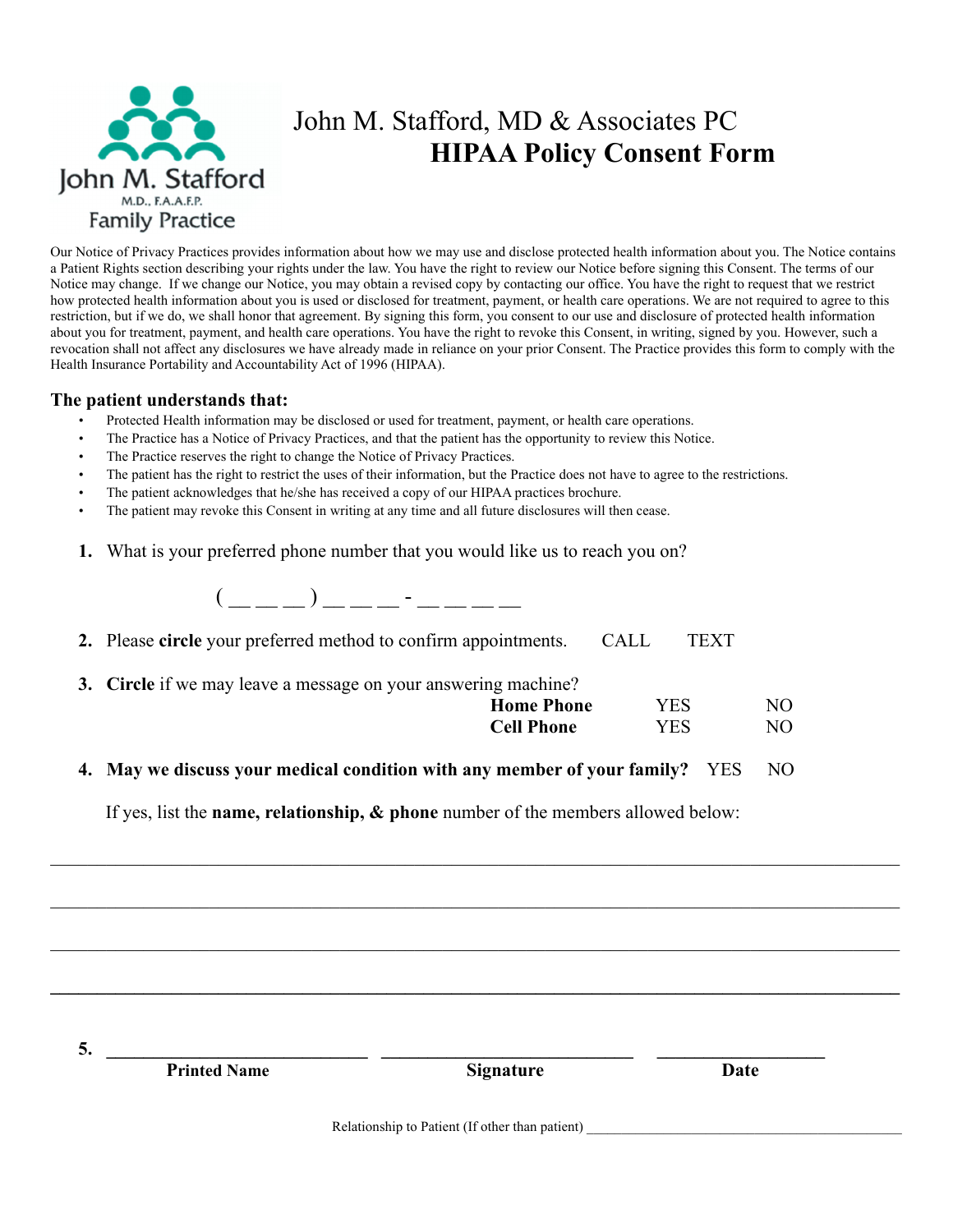# John M. Stafford, MD & Associates PC  **Consent for Treatment Blood Exposure Policy Photo Consent Financial Policy**

**CONSENT for TREATMENT:** I consent to treatment by John M. Stafford, MD and Associates. **BLOOD EXPOSURE POLICY:** Understand that your (your child's) blood will be tested, at no charge to you, for Hepatitis B or HIV (Aids Virus) if a healthcare worker has an accidental exposure to your (your child's) blood and/or body fluids. These results will be noted on your (your child's) chart. You will be informed of any positive results and offered counseling.

**PHOTO CONSENT:** In addition to requiring a copy of your Driver's License or Photo ID, the Practice may require a more current photo of you for identification purposes. The patient gives permission to have their photo taken if or when it is deemed necessary by the Practice.

## **FINANCIAL POLICY:**

- 1. I understand that I am ultimately responsible to know what my insurance benefits are and therefore accept responsibility to pay for uncovered services.
- 2. Overdue accounts which are over 120 days past due may be sent to collections.
- 3. Checks returned for NSF (Non-Sufficient Funds) will be charged a fee of \$36.00.
- 4. If our practice participates with your insurance, the deductible and co-pay are due at the time service is rendered.
- 5. Patients who do not have insurance, will be expected to pay in full at time of service. (Payment plans may be available.)
- 6. Our office will now accept "assignment" for Medicare patients. Patients who are covered by Medicare only will have an annual deductible and co-pays. Patients who have regular Medicare along with a supplemental medigap policy usually do not have co-pays nor deductibles. Patients who have Medicare Advantage plans will usually owe a copay. If you do not know what your co-pay is, we will charge a minimum of \$25.00.
- 7. We must have current copies of your insurance information on file as well as the social security number for the owner of the policy. **If you are not the owner of the policy, please inform the front desk staff.**
- 8. Patients must request refunds if desired. If not requested, the amount will be credited to your account.
- 9. There may be fees for document preparation such as letters, employer forms, disability or insurance company requests, and medical records. This fee will depend on the number of pages copied and/or the length of time needed to fill out the forms. We request 7 to 10 business days to complete.
- 10. Forms of Payment: We accept CASH, CHECKS, MONEY ORDERS, MASTERCARD, and VISA.
- 11. Cancellation/No-Show Policy: We ask if you need to cancel or reschedule an appointment that you give us 24 hours notice prior to your scheduled time.

I understand and agree that I will be financially responsible for services provided to me and all costs of collection incurred by the practice should my account become delinquent. I have provided the Practice with all of my insurance coverage information and will keep the office informed of any coverage changes. I have read and understand the policies and how they affect me and my financial obligations to the Practice.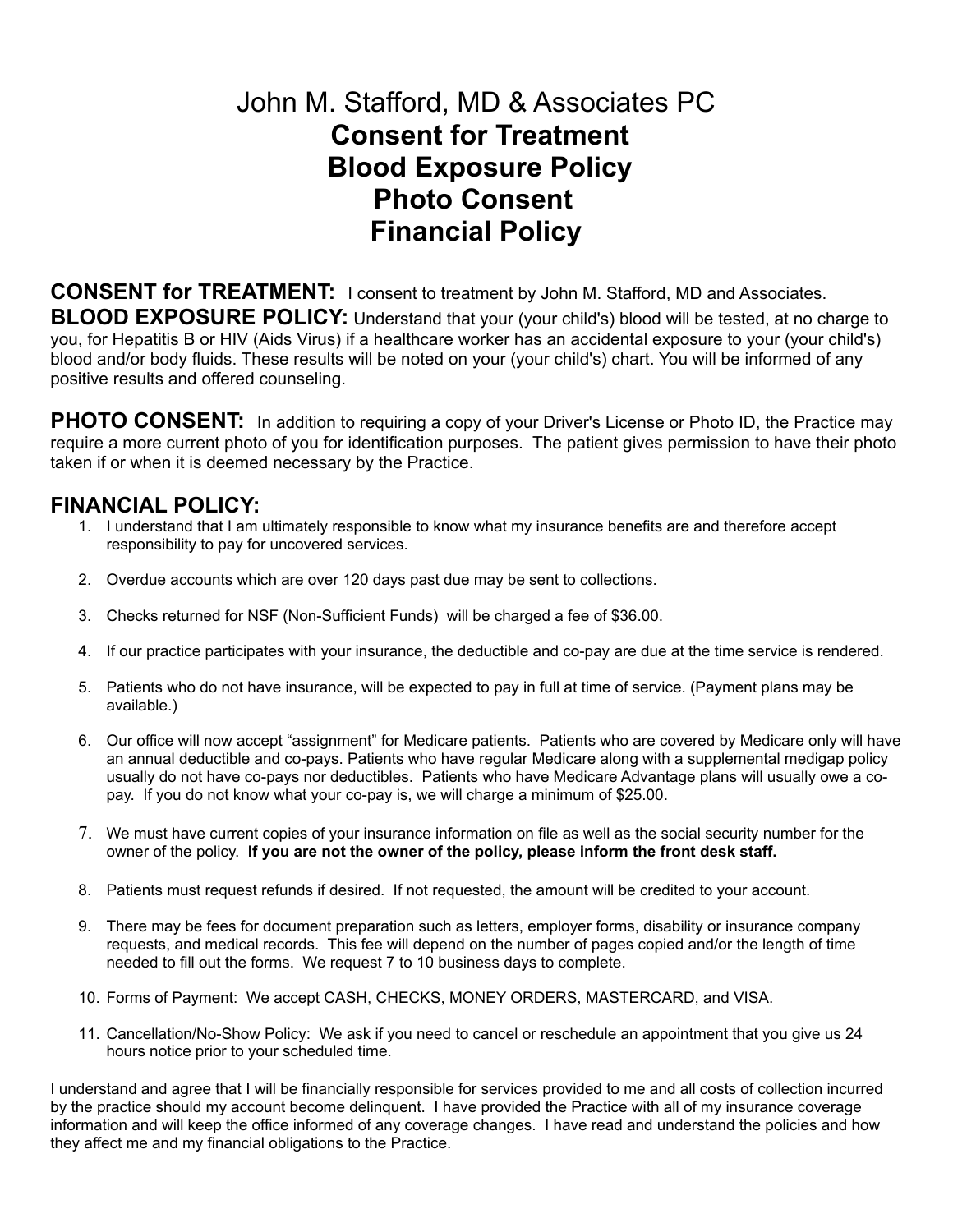Release of Authorization: I authorize the release of any medical information necessary to process my insurance claims. I understand and agree that I am responsible for all charges not authorized by my insurance carrier.

## **PATIENT CONSENT FORM**

John M. Stafford MD & Associates, PC

### **Please sign below acknowledging:**

- Your understanding of and consent to our Blood Exposure Policy.
- Your permission to be photographed for identification purposes if necessary.
- Your understanding of our Financial Policy and your authorization and consent for release of Medical Record information that may be required for claims processing and coordination of your care.
- The patient may revoke this Consent in writing at any time.
- The Practice may condition receipt of treatment upon the execution of this Consent.

| This Consent was signed by:                     |                                                 |           |      |  |  |  |
|-------------------------------------------------|-------------------------------------------------|-----------|------|--|--|--|
|                                                 | Printed Name--Patient or Patient Rep. Signature |           | Date |  |  |  |
| Relationship to Patient (If other than patient) |                                                 |           |      |  |  |  |
| Witness:                                        |                                                 |           |      |  |  |  |
|                                                 | Printed Name--Practice Representative           | Signature | Date |  |  |  |